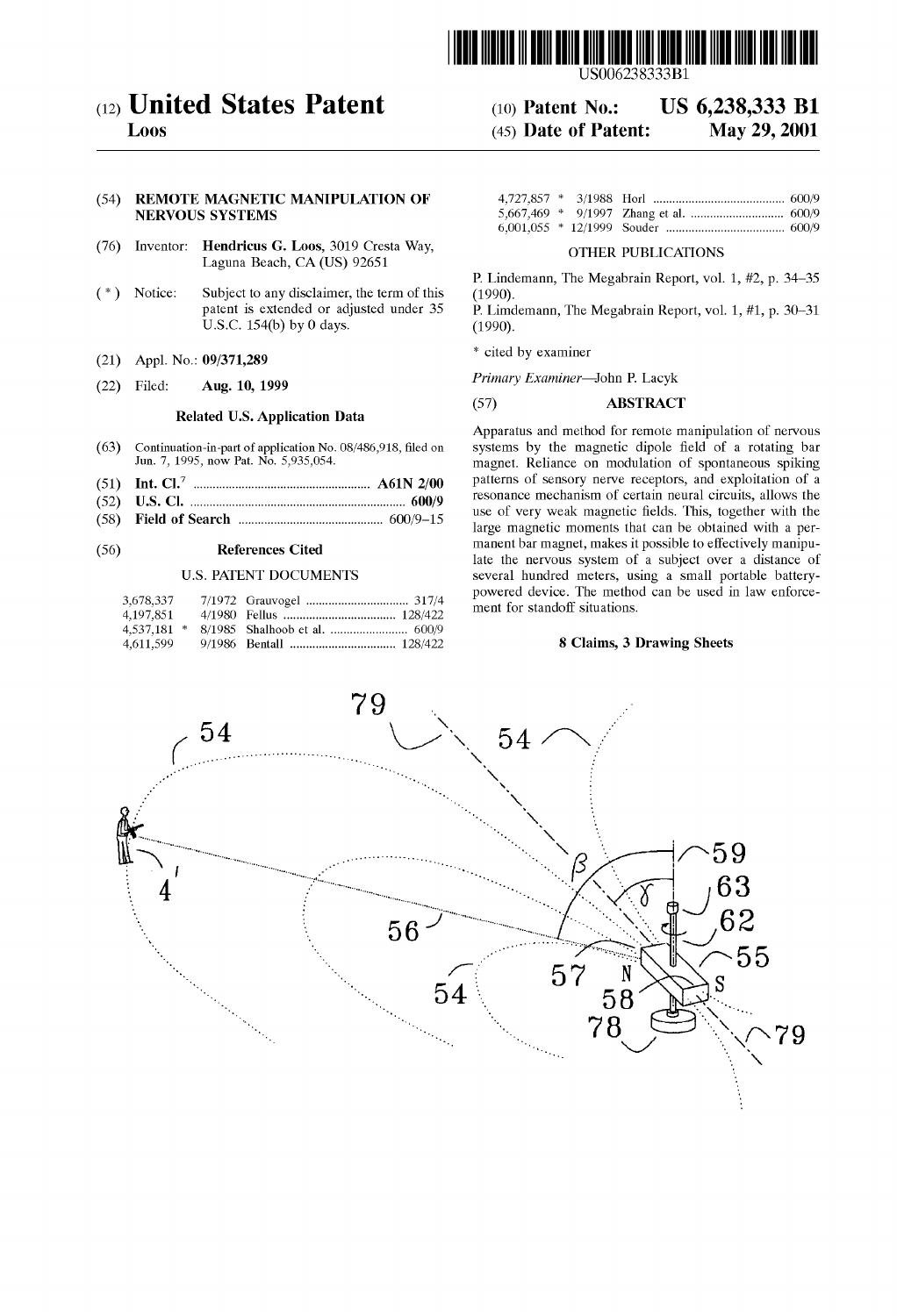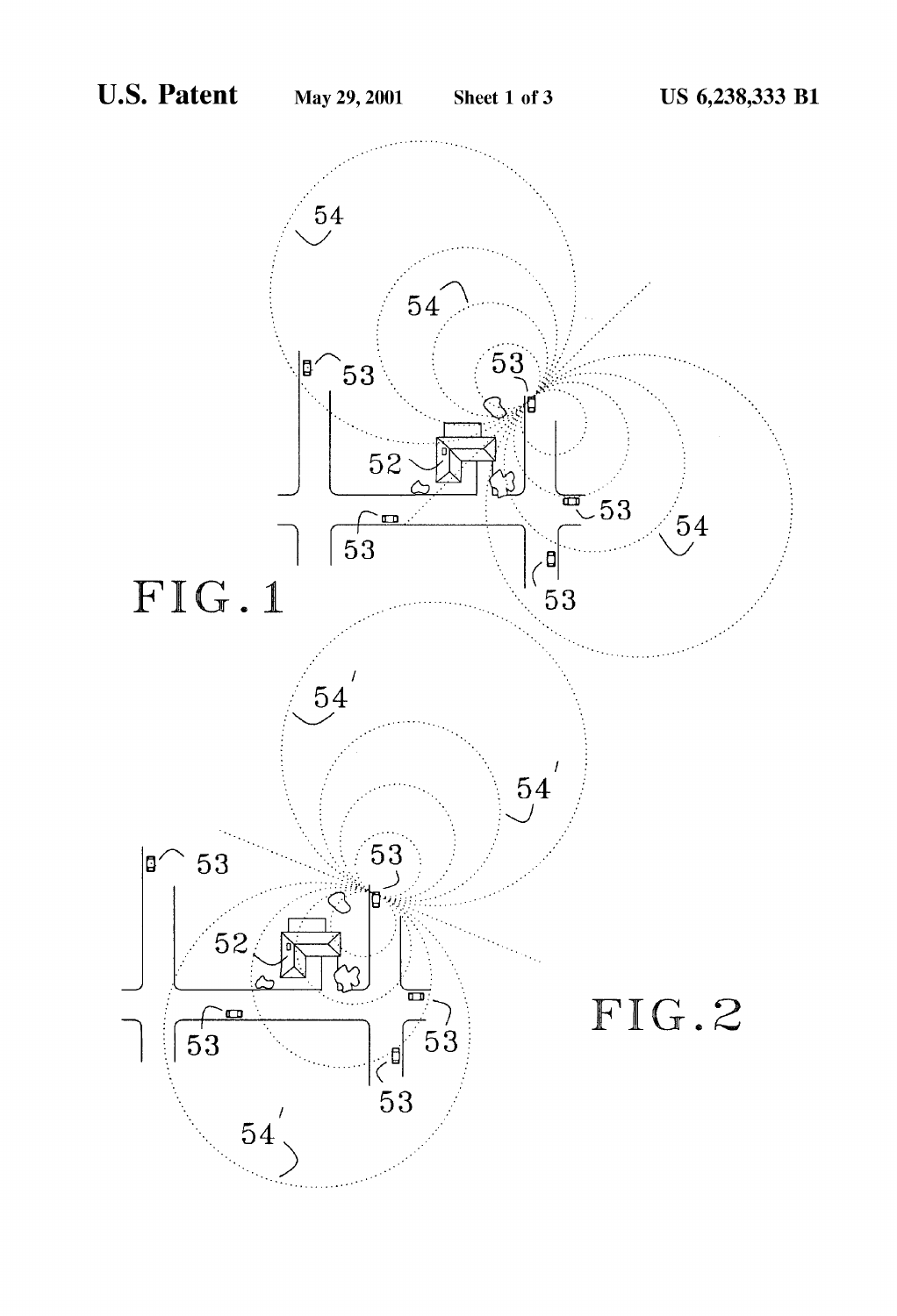

FIG.4

FIG.5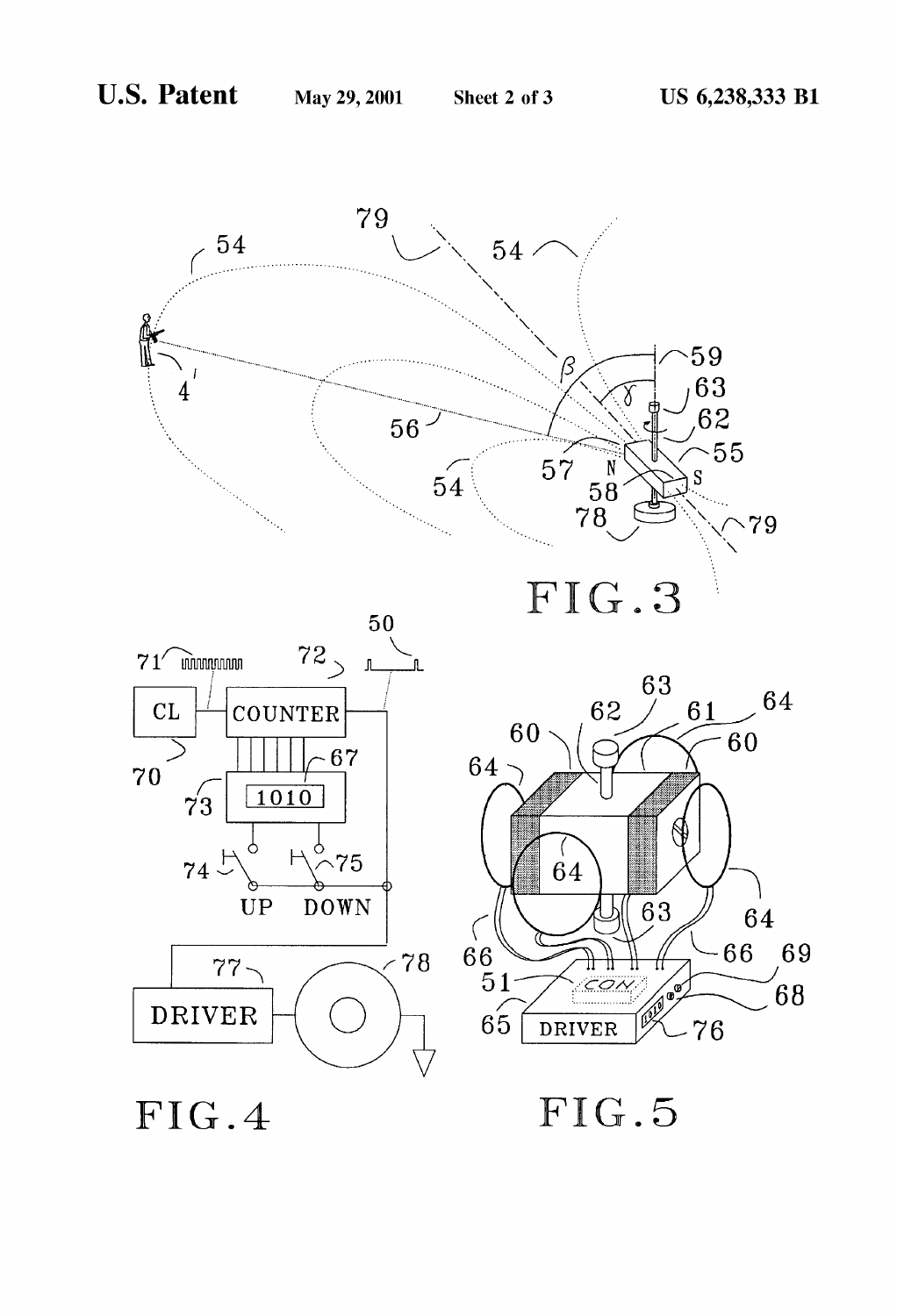

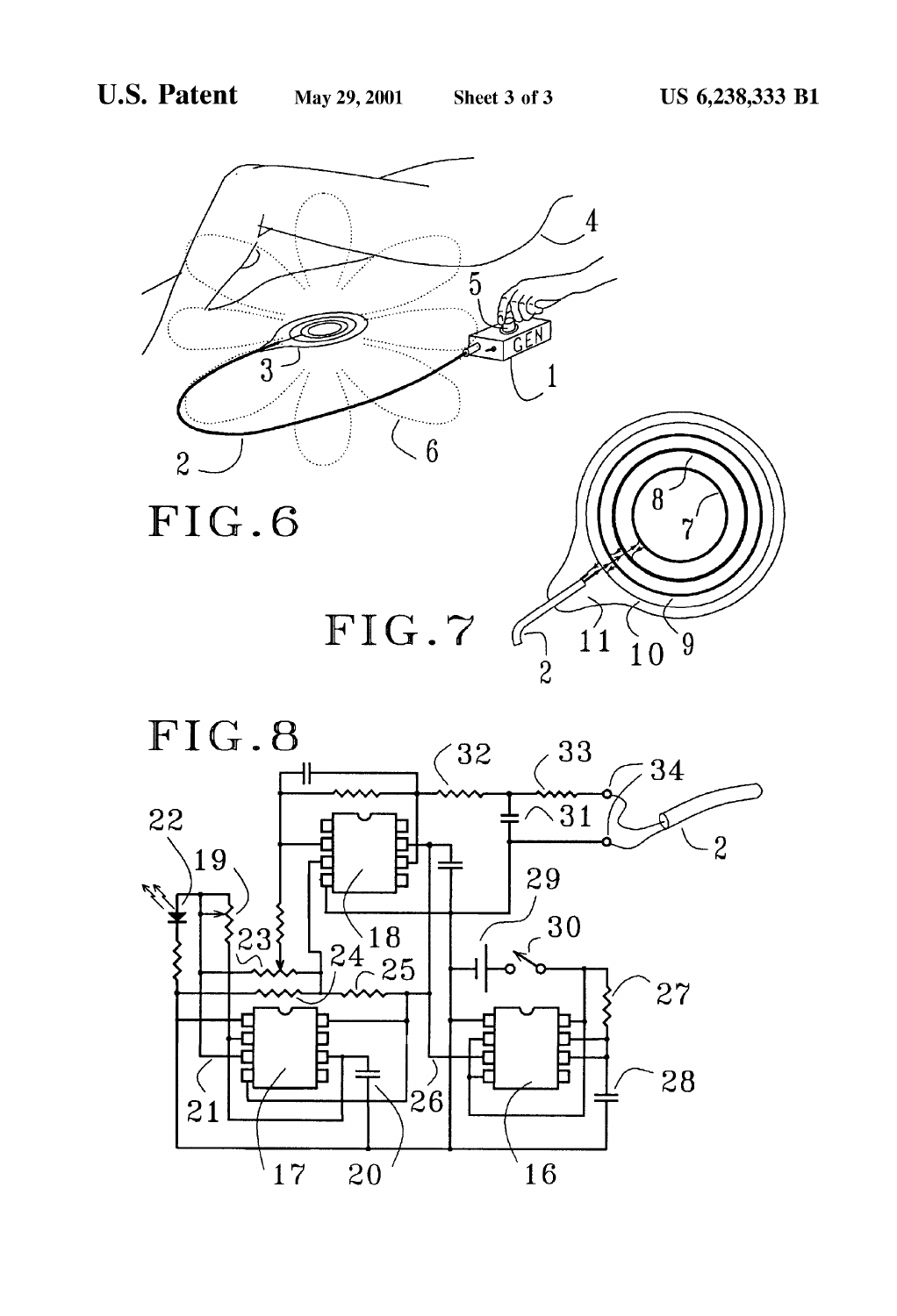$\leq$ 

30

# REMOTE MAGNETIC MANIPULATION OF NERVOUS SYSTEMS

Continuation in Part of application Ser. No. 08/486,918, Jun. 7, 1995, US. Pat. No. 5,935,054.

#### BACKGROUND OF THE INVENTION

The invention relates to stimulation of nerves by pulsed magnetic fields. Such fields induce in the body of an exposed subject eddy currents that are proportional to their rate of 10 change. The currents may cause classical nerve stimulation wherein the nerve membrane is depolarized enough for the nerve to fire. At low frequencies, such a mechanism requires rather large magnetic fields. Fortunately, low-frequency magnetic manipulation of the nervous system is possible by another mechanism Which alloWs the use of very much weaker fields. Instead of relying on causing the firing of normally quiescent nerves, the method uses modulation of the spiking patterns of spontaneously firing nerves. That this can be done with very small tissue electic fields was dis-  $_{20}$ cussed more than four decades ago by C. A. Terzuolo and T. H. Bullock in "Measurement of Imposed Voltage Gradient Adequate to Modulate Neuronal Firing", Proceedings of the National Academy of Sciences U.S.A., Physiology, 42, 687 (1956). The effect can be exploited in magnetic as well as in  $_{25}$ electric stimulation, because the physiological effects of the former are solely due to the electric field that is induced by the rate of change of the magnetic field, and by the electric polarization that occurs as the consequence of the induced eddy currents. 15

The human nervous system exhibits a sensitivity to cer tain loW-frequency stimuli, as is evident from rocking a baby or relaxing in a rocking chair. In both cases, the maximum soothing effect is obtained for a periodic motion With a frequency near  $\frac{1}{2}$  Hz. The effect is here called "the  $\frac{1}{2}$  Hz 35 sensory resonance". In the rocking response, the sensory resonance is excited principally by frequency-coded signals from the vestibular end organ. HoWever, the rocking motion also induces body strains, and these are detected by stretch receptors residing in the skin and elseWhere in the body. In 40 induced in the subject. addition, relevant signals may originate from thermal recep tors which report skin temperature fluctuations caused by air currents that are induced by the rocking motion. All these receptors employ frequency coding in their sensory function, and it must be that their signals are combined and 45 compared in the brain With the vestibular nerve signals in an assessment of the somatic state. One may thus expect that the sensory resonance can be excited not only through the vestibular nerve, but also separately through the other sen sory modalities mentioned. This notion is supported by the  $50^{\circ}$  ing a time-varying dipole field upon a remote subject. observation that gently stroking of a child With a frequency near 1/2 HZ has a soothing effect. Further support derives from the successful excitation of the  $1/2$  Hz sensory resonance by weak external electric fields, as discussed in "Method and Apparatus for Manipulating Nervous 55 Systems", U.S. Pat. No. 5,782,874. The 1/2 Hz sensory resonance involves the autonomic nervous system, and it can be used to induce relaxation, sleepiness, or sexual excitement, depending on the precise stimulation frequency and the affected afferent nerves. Another sensory resonance has been found at about 2.4 Hz; it involves the cortex since it can sloW the speed of silently counting from 100 to 60, with the eyes closed, as discussed in the '874 patent and in U.S. Pat. No. 5,800,481. For both electric field and thermal near 2.4 Hz has been found to have a sleep-inducing and dizzying effect. The same physiological effect is expected 60 stimulation, prolonged exposure to fluctuating electric fields 65

for pulsative magnetic stimulation, since electric fields are induced in the tissue by the changing magnetic field. When using the nerve modulation method, reliance on resonance mechanisms further reduces the stimulation strength required for manipulating the nervous system.

#### SUMMARY

Oscillatory magnetic fields induce electric fields in exposed biological tissue and can therefore act on nerves. Considerable tissue electric fields are needed to cause firing of otherwise quiescent nerves, but very much smaller fields suffice for modulation of spontaneous nerve spiking. Still weaker fields can be used for exciting resonances in certain neural circuits through evoked signals from afferent soma tosensory nerves Which carry the modulated spiking patterns to the brain.

It has been found that, in this manner, Weak oscillatory magnetic fields with an amplitude between 5 femtotesla and 50 nanotesla can be used for manipulating the human nervous system, when the fields are tuned to certain frequencies near  $\frac{1}{2}$  Hz that cause excitation of sensory resonances. Observable physiological consequences of the reso nance include ptosis of the eyelids, relaxation, sleepiness, and sexual excitement, depending on the precise frequency used, and on the location and duration of the magnetic field application.

Both topical and systemic field administration have been found effective. For the latter case the field can be produced over a considerable distance by a rotating permanent magnet that has a large magnetic moment. This makes it possible to manipulate a subject's nervous system over a range of several hundred meters, such as to cause relaxation and droWsiness. The method can be used in laW enforcement for standoff situations.

Simple devices Which use a rotating bar magnet are disclosed. Multiple rotating bar magnets can be used, and the phase angles of the magnets may then be arranged to cause constructive interference of the magnetic fields

## DESCRIPTION OF THE DRAWINGS

FIG. 1 illustrates an embodiment as a non-lethal Weapon to be used in laW enforcement, shoWing the dipole magnetic field projected upon a standoff site.

FIG. 2 shows how the dipole field of FIG. 1 has rotated in a a short time.

FIG. 3 illustrates the rotating magnet method of project

FIG. 4 shows a drive circuit for the rotating magnet of FIG. 3.

FIG. 5 shows the preferred embodiment wherein the bar magnet rotation is caused by coils that induce magnetic fields which act directly on the bar magnet.

FIG. 6 illustrates an embodiment for topical application of an oscillating magnetic field for the excitation of a sensory resonance.

FIG. 7 shows a multipole coil for the generation of a localized magnetic field for topical field administration.

FIG. 8 shows a near-sine wave generator with automatic shutoff, suitable for driving magnetic coils.

#### DETAILED DESCRIPTION

It has been found in our laboratory that a weak oscillatory magnetic field can be used to excite the  $\frac{1}{2}$  Hz sensory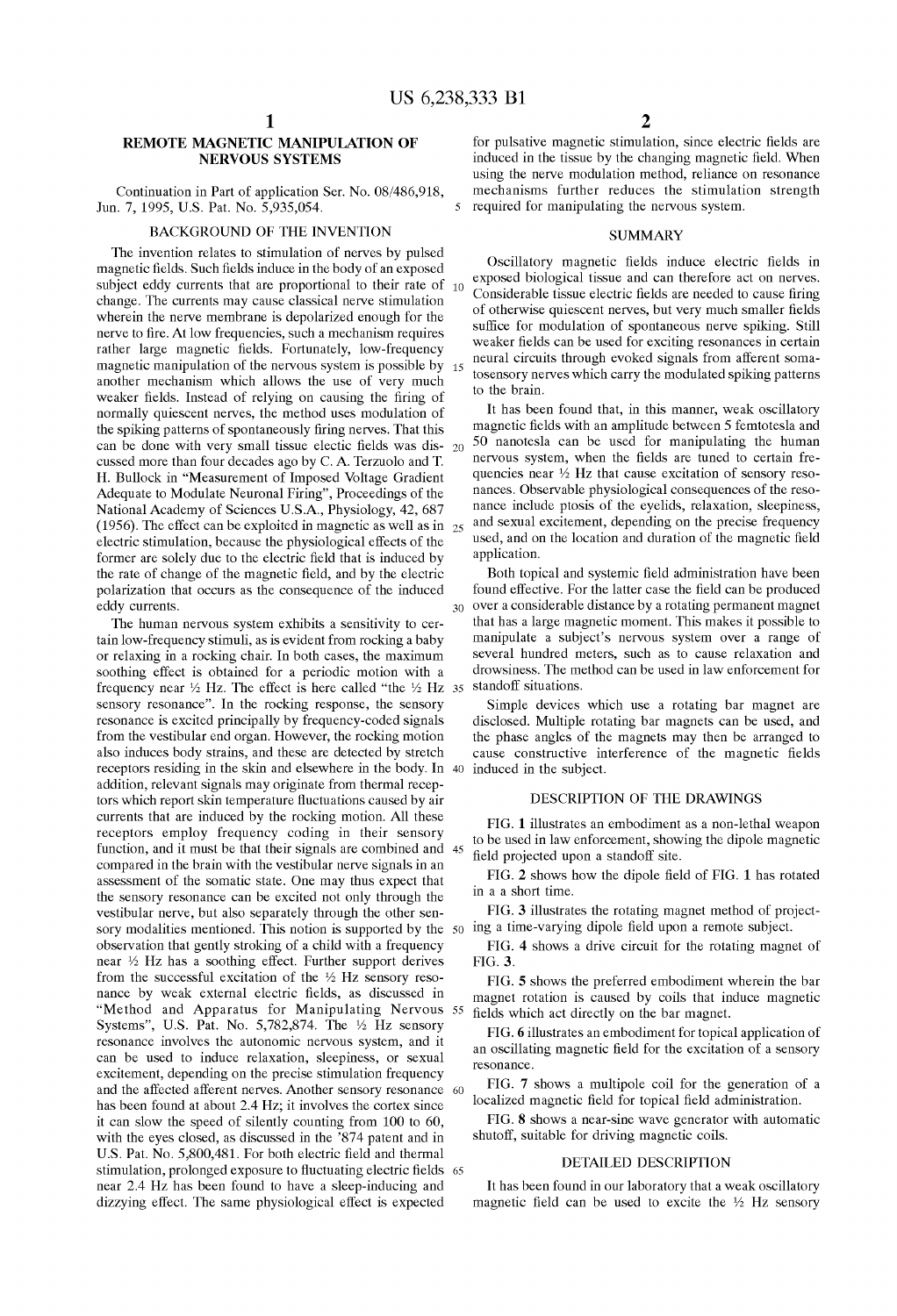25

30

35

40

50

60

 $\frac{3}{3}$  resonance. Sinusoidal magnetic fields have been observed to induce ptosis of the eyelids, relaxation, sleepiness, a "knot" in the stomach, a soft Warm feeling in the stomach, a tonic smile, sudden loose stool, and sexual excitement, depending on the precise frequency used, the part of the body exposed, and the strength and duration of the field application. The frequencies for these effects are all close to  $\frac{1}{2}$  Hz. The physiological effects are experienced after the subject has been exposed to the field for an extended time, ranging from minutes to hours. Even for optimum frequency, the effects 10 variety of sensory patterns of limited duration. Another have been observed only for weak fields with amplitudes roughly in the range from 5 femtotesla to 50 nanotesla.

Use of square Waves for the time dependence of the magnetic field gives similar results, but there is a peculiar harsh feeling that is absent for sine waves, attributed to the <sup>15</sup> strong higher harmonics in the square Wave.

The effects have been obtained with systemic field applications as well as with topical applications of a localized magnetic field, either administered to the head or to body regions aWay from the head; successful excitation in the latter case shows that the magnetic field can act on somatosensory nerves.

Fixing all experiment parameters but the magnetic field amplitude, the described physiological effects are observed only for field amplitudes in an interval, called "the effective intensity window". This feature of sensory resonances may be understood as due to nuisance-guarding neural circuitry Which blocks impertinent repetitive sensory signals from higher processing. For the guarding circuitry to spring in action, the amplitude of the nuisance signals needs to exceed a certain threshold. This explains the upper boundary of the effective intensity WindoW. The loWer boundary of the window is simply due to the detection threshold for the sensory signals.

Systemic application of an approximately uniform rotat ing magnetic field at a frequency of  $0.55$  Hz and an amplitude of 2.3 nanotesla results in wooziness after about two hours of exposure; sexual excitement sets in about one hour later. The rotating magnetic field for this experiment Was obtained by using a 33 rpm phonograph turntable Which carries tWo permanent magnets With a total magnetic moment of  $6.5 \text{ Am}^2$ ; the distance to the subject was  $10.4 \text{ m}$ . Allthough the use of the 33 rpm turntable is convenient, the frequency is not quite optimum for excitation of the  $\frac{1}{2}$  Hz  $_{45}$ sensory resonance. This explains the long exposure times needed to obtain a physiological response, accounting for the drift in resonance frequencies described in the '874 patent. Other experiments With systemic application of magnetic fields, albeit with slightly greater nonuniformity, have given results that are similar to those obtained With topical applications of sharply localized fields. The rotating magnet device shown in FIGS. 3–5 is discussed later in the context of laW enforcement in standoff situations, but it may can be used for collective treatment of a number of subjects in a single building or in a complex of buildings.

The physiological effects induced by the magnetic field over an extended time often linger for as much as an hour after ending the application. This suggests that the endocrine system is affected, either directly or indirectly.

Experiments with magnetic field therapy for mild insomnia have been conducted for over 200 nights, using a variety of voltage generators and coils. Among the various Wave forms, sine Waves have given the best results When used with very weak fields, of the order of 10 femtotesla, applied to the lower lumbar region of the body. A typical frequency 65 4

used in these experiments is 0.49 HZ. A virtue of the very weak fields is that habituation to the stimulus is at a minimum, so that the treatment remains effective over many nights. Habituation is further minimized by using multipole magnetic fields. Such fields are sharply localized, and they have strongly nonuniform spatial distributions. As a result, the evoked somatic signals received by the brain from the various parts of the body are strongly nonuniform and localized. Therefore, changes in sleep position cause a large successful approach for controlling habituation is to limit the magnetic field application to half an hour or so; larger field strengths can then be used.

Experiments for inducing sexual excitement by sinusoidal magnetic fields have been performed using topical as well as systemic field application. Topical application of a sinusoidal multipole magnetic field of order six to the lower lumbar region, with maximum field amplitude of about one nanotesla, usually causes after about 13 minutes of exposure an erection that can be maintained as long as an hour. Effective frequencies depend someWhat on physiological conditions, but a typical frequency for obtaining this effect is 0.62 HZ.

The experiments suggest a method and apparatus for manipulating nervous systems by fluctuating magnetic fields. The method has two fundamental features: use of modulation of spontaneous spiking activity of certain types of somatosensory receptors, and the exploitation of sensory resonances. Both these features alloW reduction of the magnetic field amplitude, and in combination they make possible small and compact battery-poWered devices that can be used by the public for induction of relaxation, sleepiness, or arousal, and clinically for the control and perhaps the treatment of tremors and seiZures, and disorders of the autonomic nervous system, such as panic attacks.

A sensory resonance has been found near 2.4 HZ, that can be excited by weak pulsed external electric fields, or by Weak heat pulses delivered to the skin, or by subliminal acoustic pulses, as discussed respectively in US. Pat. Nos. 5,782,874 and 5,800,481, and US. patent application Ser. No. 08/961,907. It is expected that this resonance can also be excited magnetically. Other sensory resonances may perhaps be found, With frequencies beloW 45 HZ.

be employed for therapeutic purposes as well. The device  $\frac{55}{15}$  distances is a multipole field. The coil 3 can be conveniently An embodiment of the invention is shown in FIG. 6, Where a voltage generator 1, labeled "GEN", is connected through a thin coaxial cable 2 to a coil assembly 3; the latter is placed some distance beneath the subject 4 near the body region selected for topical field application. The frequency of the voltage generator 1 can be manually adjusted With the tuning control 5, so that by manual scanning frequencies can be found at Which sensory resonances are excited. Upon being energized by the generator 1, the coil assembly  $3$ induces a magnetic field with field lines 6, which at large placed under the mattress of a bed. The setup of FIG. 6 has been employed in the insomnia therapy experiments and the sexual arousal experiments discussed.

> Asimple near-sine-Wave generator suitable for driving the coil of FIG. 6 is shown in FIG. 8. The battery-powered generator is built around tWo RC timers 16 and 17, and an operational amplifier 18. Timer 17 (Intersil ICM7555) is hooked up for astable operation; it produces a square Wave voltage With a frequency determined by potentiometer 19 and capacitor 20. The square Wave voltage at output 21 drives the LED 22, and serves as the inverting input for the amplifier 18 (MAX480), after voltage division by potenti-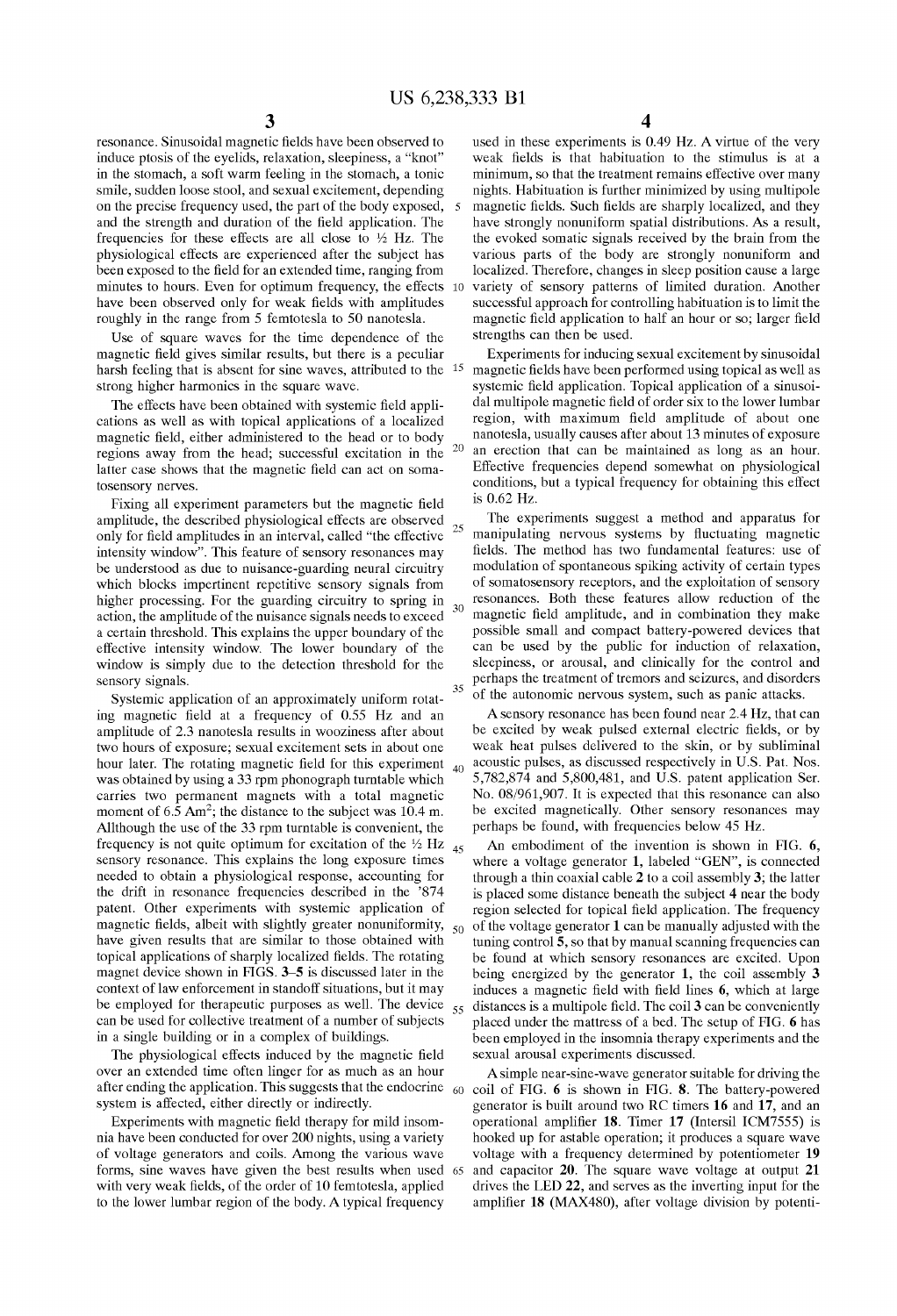ometer  $23$ . The noninverting input of amplifier  $18$  is connected to an intermediate voltage produced by resistors 24 and 25. Automatic shutoff of the voltage at point 26, that powers the timer and the amplifier, is provided by a second timer 16 (Intersil ICM7555), hooked up for monostable operation. The shutoff occurs after a time interval deter mined by resistor 27 and capacitor 28. Timer 16 is powered by a three-volt battery 29, controlled by a switch 30. The amplifier 18 is hooked up as an integrator; additional integration is performed by the capacitor 31 and resistor 32. The resistor 33 limits the output current to the terminals 34 that are connected to the coil assembly by the coaxial cable 2.

For topical magnetic field applications, such as illustrated by FIG. 6, it is important to have a sharply localized magnetic field, either to avoid unwanted exposure of body regions aWay from the region of application, or to decrease habituation, as discussed above. A planar coil assembly suitable for the induction of such sharply localized magnetic field is shown in FIG. 7. The assembly consists of four coils, referred to as 7, 8, 9, and 10, with alternating winding  $_{20}$ directions. The series assembly of coils is connected to the coaxial feed cable 2. The coils 7—10 are mounted on an adhesive sheet 11 of insulating material, and the assembly is covered With adhesive tape. The coil diameters are propor tional to 1,  $\sqrt{2}$ ,  $\sqrt{3}$ , and 2, and the number of windings are respectively proportional to  $4, -6, 4$ , and 1, where positive and negative numbers denote respectively clockWise and counterclockwise Windings. For clarity the connecting Wires betWeen coils are shoWn as running at some distance from each other, but these Wires should actually be laid very close together, in order that their induced magnetic fields cancel each other as much as possible. With this understanding, the coil assembly of FIG. 7 can be shoWn to induce at large distances a magnetic field that falls off as the ninth power of distance. 15

Eddy currents are induced in tissue by time-varying magnetic fields. Time dependence can of course be achieved by rotating an otherwise steady magnetic field. Since large steady fields can be obtained from a permanent magnet without spending energy, it is sensible to produce the  $40$ rotating field by mechanically rotating a permanent magnet. There are several patents, such as US. Pat. Nos. 4,727,857 and 5,667,469, Wherein such an approach is used for topi cally inducing therapeutic loW-frequency eddy currents by skin.

As aluded to earlier, rotating magnetic fields can also be used for remote systemic magnetic manipulation of the nervous system of a subject, "remote" meaning at a distance exceeding three meters. The dominant field far away from a 50 magnet is a dipole field, which falls off as the third power of distance. The very small field strengths that suffice for magnetic excitation of sensory resonances, together With the large magnetic moments that can be achieved With perma nent magnets, make remote magnetic manipulation of ner 55 vous systems With small and compact devices a practical possiblity. For instance, for a device of 20 cm overall diameter the magnetic moment of a fitting bar magnet can easily be as large as  $52 \text{ Am}^2$ , and such a magnet is capable of inducing a  $0.39$  pT magnetic field at a distance of 300 m. 60 By tuning the magnet rotation to a sensory resonance frequency near  $\frac{1}{2}$  Hz, such a field amplitude is sufficient to cause droWsiness. The arrangement is thus suitable for a non-lethal Weapon Which may be used, for instance, in laW enforcement standoff situations. Such an application is illus trated in FIG. 1, Where subjects are holding out in a house 52. ShoWn are squad cars 53, one of Which is equiped With 65

 $_{10}$  noted that the physiological effects of the magnetic excita-6 **6**<br>a rotating magnet device. The magnetic dipole field emanating from the device is illustrated schematically by field lines 54. The rotation of the permanent magnet causes the magnetic field to rotate, and FIG. 2 shows field lines 54' a short time later, after the magnet has made a quarter turn. When the magnet rotation is tuned to the appropriate sensory resonance frequency, the oscillatory eddy currents induced in the subject's bodies may cause sleepiness, Which Would diminish the subject's alertness and clarity of thought. It is tion of sensory resonances appears to be larger When 60 or 50 Hz power fields are absent, so that there may be merit in turning off the electric poWer to the house, if this can be done safely and is not contraindicated by other considerations.

means of equipment placed closely adjacent to the patient's  $45$  then benefits from the strong field along the front direction 25 <sub>35</sub> of the magnetic field, the amplitude of the field oscillation A suitable rotating magnet device may be designed along the following lines. The magnetic field projected upon the remote subject must have, at the large range involved, an amplitude in the effective intensity window. Since this field is predominantly of dipole nature, and is therefore approxi mately proportional to the magnetic moment of the magnet, it is advantageous to maximize the magnetic moment within the imposed constraints. The moment is the product of the distance betWeen the magnetic poles and the strength of the poles, expressed as the emanating magnetic flux. Thus, other things remaining the same, the poles need to be as far aWay from each other as possible. Clearly, a horse-shoe magnet will not do; rather, the optimum configuration is a bar magnet. A second issue pertains to the orientation of the bar magnet With respect to the rotation axis. This orientation is expressed as the angle  $\gamma$  between the rotation axis and the bar magnet axis, defined as the line connecting the centers of the pole faces (this line is also the direction of the magnetic moment vector). Since the eddy currents induced in the body of the exposed subject are proportional to the rate of change needs to be maximized. This is done by choosing the angle  $\gamma$  as ninety degrees. The next question is how to choose the angle  $\beta$  between the rotation axis and the line that connects the magnet with the subject. To answer this question it must be noted that the field along the front direction of the magnet, i.e., along the magnet axis, is twice as large as the field along the side direction, i.e., ninety degrees away from the magnet axis. It follows that the angle  $\beta$  best be chosen as ninety degrees, because the field oscillation amplitude of the magnet.

> A rotating magnet device designed along the aformen tioned lines is illustrated in FIG. 3, which shows a shaft 62 that is free to spin in a bearing 63, and is driven by a stepper motor 78. The spinning motion may be continuous or may proceed in discrete steps. Mounted on the shaft is a bar magnet 55 With pole faces 57 and 58, that have polarities labelled "N" and "S". The bar magnet has an axis 79 that connects the centers of the pole faces. The angle  $\gamma$  between the magnet axis 79 and the axis 59 of the shaft 62 is substantially ninety degrees. A subject 4' is located remote, i.e., at least 3 meters, from the rotating magnet device. The device is oriented such that the angle  $\beta$  between the shaft axis 59 and the geometric straight line 56 that connects the shaft 62 With the subject 4' is substantially ninety degrees. To define the line  $56$  precisely, it is specified to go through points A and B, Where point A is the position of the apparatus, taken as center of gravity of the shaft 62, and point B is the location of the subject, taken as the center of gravity of the body of the subject 4. The angles  $\beta$  and  $\gamma$  are not critical, and "substantially" may be read as "Within 20 degrees". With the mentioned angle  $\gamma$ , the pole faces of the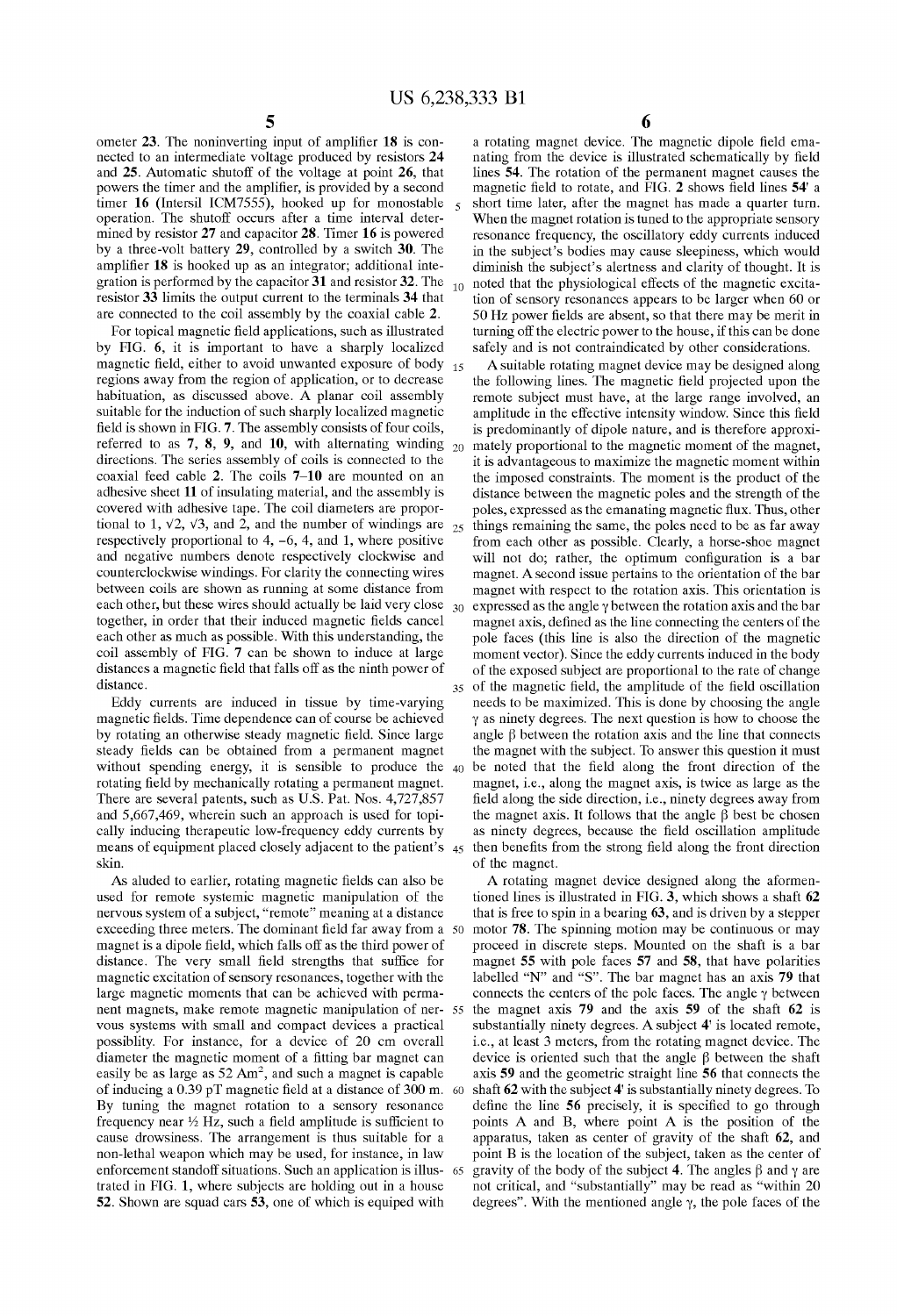25

bar magnet Will be substantially parallel to the shaft axis. Further shown are field lines 54 of the magnetic field induced by the bar magnet 55. As the latter is rotated by the stepper motor 78, the nearly uniform magnetic field induced in the body of the subject 4' varies in time, so that eddy currents are induced in the electrically conductive body.

One may use a composite bar magnet that consists of tWo magnets separated by a ferromagnetic spacer, for the pur pose of inexpensively increasing the magnetic moment.

Driving circuitry for the rotating magnet of FIG.  $3$  is  $_{10}$ illustrated in FIG. 4, showing a clock 70 which generates a square Wave train of clock pulses 71 that are processed by a counter 72 Which outputs a pulse 50 at every Nth clock pulse, the integer N being provided by the output of a counter 73, and shoWn by the display 67. The integer N can be increased or decreased by push buttons 74 and 75, respectively labelled "UP" and "DOWN". The counter 73 together With the buttons 74 and 75 is therefore effectively a tuner for controlling the frequency of the pulses 50. These pulses are processed by the driver 77, connected to the <sub>20</sub>  $\alpha_n$  that optimize B<sub>max</sub>. This problem can be solved numeristepper motor 78.

The law-enforcement personnel present at the standoff site Will of course also be subjected to the rotating magnetic field, and this constitutes a major drawback of the method. The effective intensity window may relieve this problem to some extent, since the personnel experience large fields that may lie outside the WindoW. Yet, frequent changes of per sonnel may be required in order to have an alert crew at all times.

rotate With the same frequency, although interesting beat effects arise When the individual frequencies are someWhat different. Use of multiple devices raises two new issues. Let all devices be located in the ground plane, i.e., a plane terrain, tangent to the ground at the subject's location. Let devices n=1, 2, ... m be located at  $\theta_n$ ,  $r_n$ , where  $(\theta, r)$  are polar coordinates in the ground plane, centered at the subject. The angle  $\phi_n$  between the shaft axis of the nth device and the ground plane is pertinent and needs to be specified. For the setup depicted in FIGS. 1–3, the angle  $\phi$  is ninety degrees. The second issue concerns phases. For the standard case with both  $\beta$  and  $\gamma$  equal to ninety degrees, the phase  $\alpha_n$ of bar magnet n may be taken as the angle, at a fixed time, betWeen the magnet axis and the line that connects the 45 magnet With the subject; in FIG. 3 these lines are respec tively shoWn as 79 and 56. It is advantageous to choose the phase angles  $\alpha_n$  such that at the subject the magnetic fields induced by the individual rotating magnet devices interfere constructively, since that results in a larger total field oscil-50 lation amplitude. HoW to achieve this depends on the angles  $\alpha_n$ . One choice is to take all  $\alpha_n$  zero, so that the magnets rotate in planes that are perpendicular to the ground plane. For m=2, the choice  $\theta_1=0$ ,  $\theta_2=\pi$  is advantageous, and should be used with a phase difference  $\alpha_2 - \alpha_1 = \pi$ . The fields at the 55 magnet rotation going. subject then interfere constructively and result in a total oscillatory field amplitude that is the sum of the amplitudes for the single devices. For three devices located at about equally spaced angles  $\theta_n$  around the circle one can take  $\alpha_2-\alpha_1=\pi$  and  $\alpha_3-\alpha_1=\pi$ , and get considerable constructive 60 interference, but for a larger number of devices placed at about equally spaced angles  $\theta_n$  around the circle it is better to choose all  $\phi_n$  equal to  $\pi/2$  so that the magnets rotate in planes that are parallel to the ground plane and the field constructive interference. Finding the optimum values for the phases  $\alpha_n$  requires some work. To show how this may be

done, consider a Cartesian coordinate system (x,y) in the ground plane, centered at the subject, such that the y-axis coincides with the direction  $\theta$ =0, with the the x-axis chosen such that rotation from the y-axis to the x-axis involves an increasing angle  $\theta$ . It can be easily shown that the magnetic field induced at the subject by the nth device has the Cartesian components

$$
B_{nx} = (\mu M_n / (4\pi r_n^3)) \{ \sin(\theta_n + \alpha_n + \omega t) - 3 \sin \theta \cos(\alpha_n + \omega t) \},\tag{1}
$$

$$
B_{nv} = (\mu M_n / (4\pi r_n^3)) \{ \cos(\theta_n + \alpha_n + \alpha t) - 3 \cos \theta \cos(\alpha_n + \omega t) \},
$$
 (2)

where  $M_n$  is the magnetic moment of the nth magnet, the permeability  $\mu$  should be taken as  $4\pi \times 10^{-7}$  henries/m, and t denotes time. The resultant magnetic field vector B is found by calculating the sum  $B_x$  of the  $B_{nx}$  for all n, and the sum  $B_{\nu}$  of the  $B_{n\nu}$  for all n; the vector B then has the components  $B<sub>x</sub>$  and  $B<sub>y</sub>$ . As time proceeds, the end point of the vector B circulates with the radian frequency  $\omega$  along an ellipse with long axis  $2B_{max}$ . The task at hand is to find the phase angles cally with a grid of values  $\alpha_n$ ; since the maximum in B<sub>max</sub> is rather broad, the grid can be chosen as coarse. Tables of solutions can be prepared once and for all for typical configurations involving a few rotating magnet devices. In practice, device configurations must be chosen such that  $B<sub>max</sub>$  lies in the effective intensity window for the chosen sensory resonance.

In the best mode no separate stepper motor is used, and the necessary torque on the magnet is supplied by magnetic Multiple devices may be used; all magnets then should 30 fields induced by coils placed close to the magnet. This is illustrated in FIG. 5, Where the bar magnet is composite, consisting of tWo permanent magnets 60 mounted on a ferromagnetic spacer 61, Which is fastened to the shaft 62 that can rotate freely in bearings 63. Coils 64 are mounted through the local ground surface, or, in hilly or mountanous 35 such as to cause the magnet assembly to engage in a spinning motion, When pulsed currents are passed through the coils in properly phased manner. The currents are caused by a driver 65 connected to the coils by Wires 66. The period of rotation of the magnet assembly is determined by the pulse frequency of the driver 76, and is shown by the display  $40$ 67; the period can be changed by operating the up and doWn buttons 68 and 69. The driver may include a control unit 51 Which can be programmed to provide a chosen schedule of activity times and frequencies. The driver and the control unit are standard circuits Well knoWn to those skilled in the art.

> For military applications the device of FIG. 5, properly designed for compactness and for Withstanding shock, can be air dropped or shot by mortar to locations near foes so that the latter can be subjected to magnetic manipulation. It is then suitable to arrange for radio control of the device. Since the rather sloW rotation of a Well-balanced magnet assembly can be maintained by small coil currents, battery poWer is viable. A startup circuit needs to be provided to get the

along the side directions of the magnets can contribute to 65 ings. Thermal smearing of the polariZation charges in the Human sensitivity to very weak magnetic fields at sensory resonance frequencies is not understood. US. Pat. No. 5,935,054 contains a discussion of several aspects of this problem. In addition, it is noted that cutaneous stretch receptors may be involved in the response to the Weak magnetic fields, because the polarization charges that accumulate on surfaces of discontinuity of the electric conduc tivity as a result of the eddy currents decay slowest on the skin, if the subject is electrically isolated from the surround epidermis over a layer With thickness of the order of the Debye length then may cause an electric field to act on